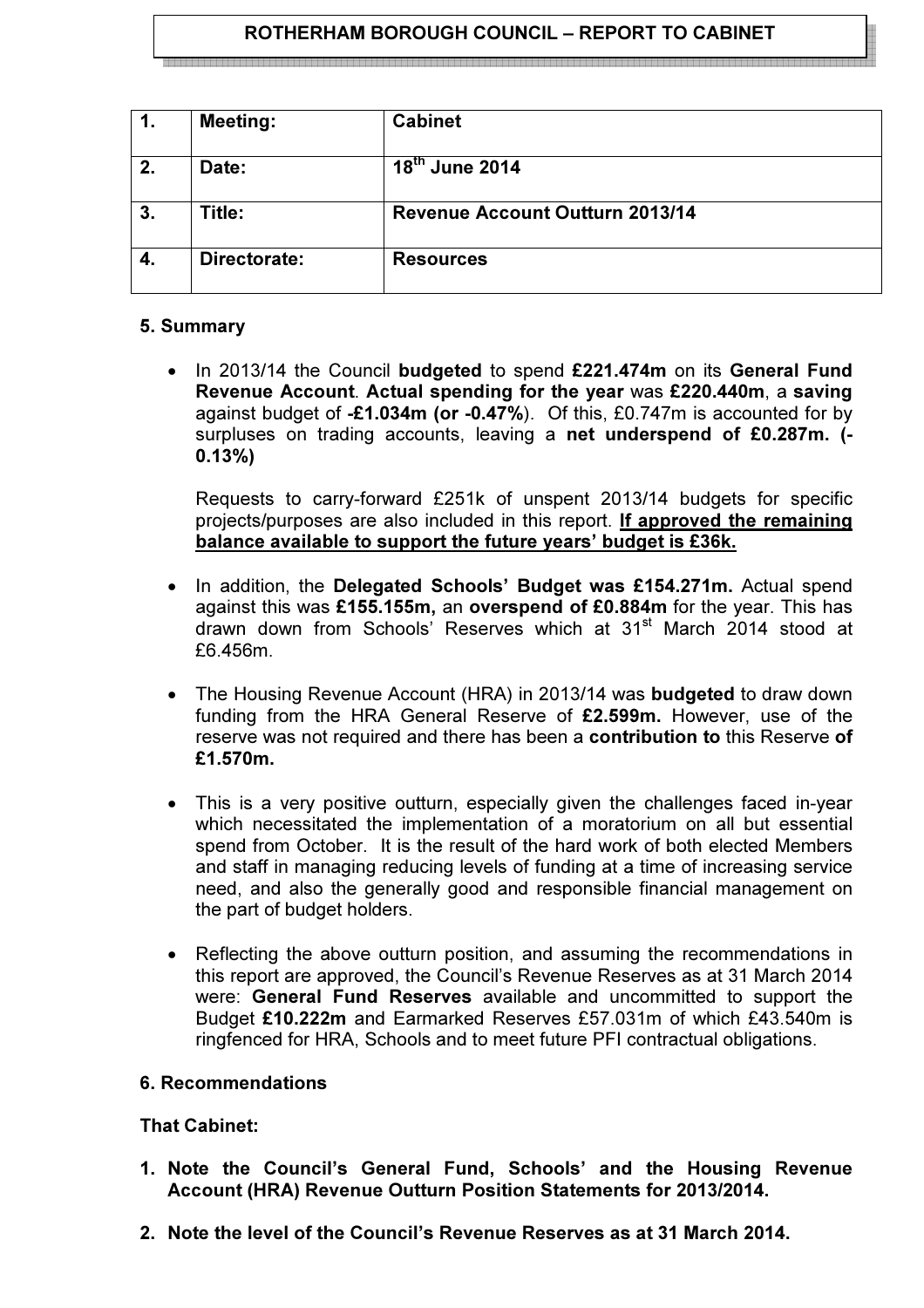- 3. Approve the carrying forward of underspends on Trading Services (£747,055) and requests for carrying forward of specific items (£251,467) in accordance with the Council's approved policy; and
- 4. Approve the waiving of the Council's policy of carrying forward 20% of Directorate underspends from 2013/14.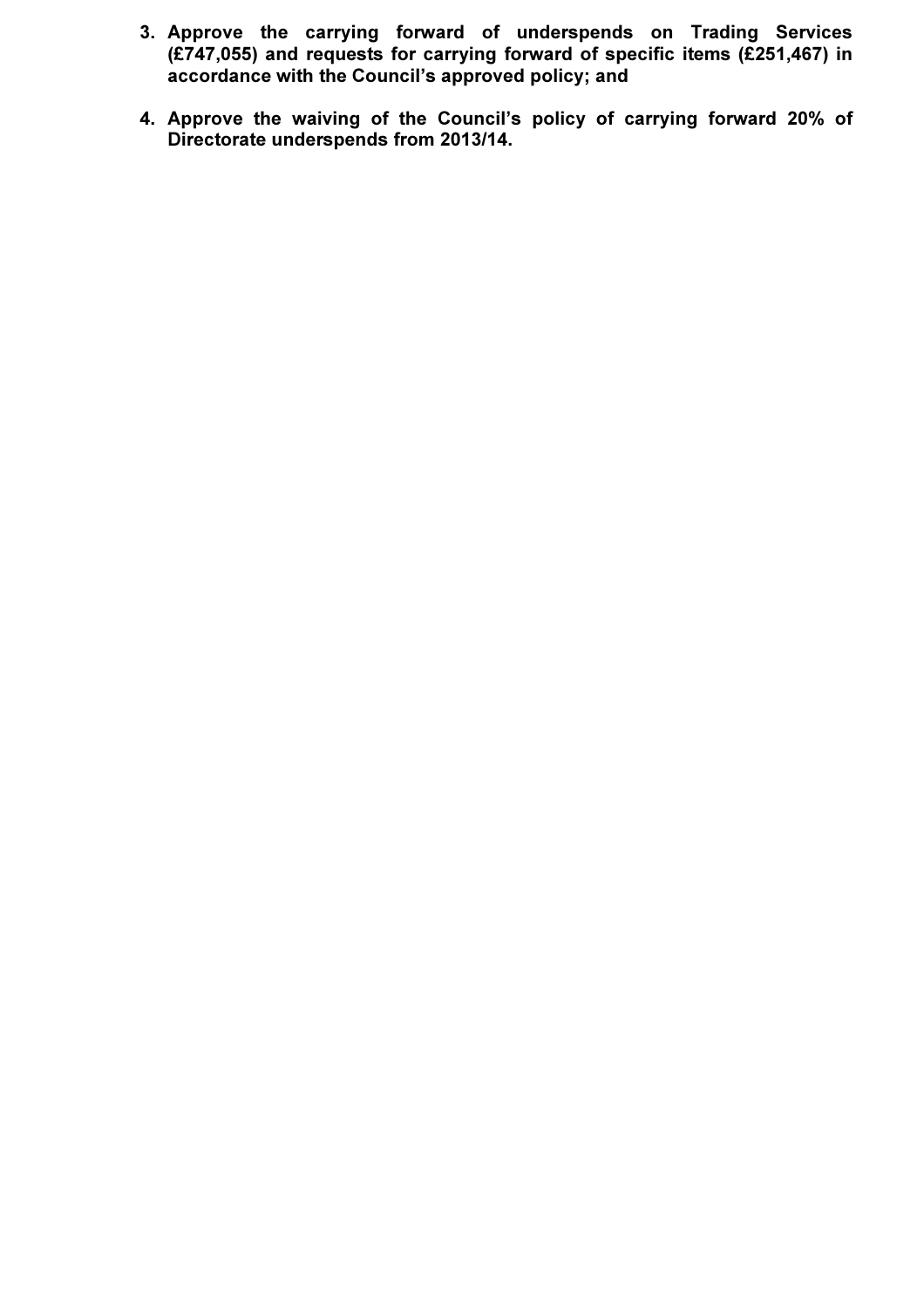### 7. Proposals and Details

### 7.1 Revenue Outturn 2013/14

Rotherham's Net Revenue Budget (excluding Delegated Schools' Budget of £154.271m) for the 2013/14 financial year was £221.474m. Actual spending was £220.440m, resulting in an underspend of -£1.034m (or -0.47%). In addition to this, the Delegated Schools' Budget was exceeded and balances drawn from Schools' reserves to the value of £0.884m.

The Revenue Outturn position is analysed by Directorate at Appendix 1 with the principal reasons for the variations set out in Appendix 2. More detailed Directorate Outturn reports have been presented to individual Cabinet Members for their portfolio areas of responsibility.

In spite of significant pressures and commitments, the Council has managed to achieve, through taking a proactive series of management actions and careful financial management, a positive financial outturn. Excluding the position on Schools, there is a net underspend of -£1.034m (-0.47%) on the Council's Net Revenue Budget. This reflects the Council's continued prudent and sustainable approach to financial management.

During 2013/14 the Council has continued the process of reconfiguring and rationalising its services in order to meet the financial challenges it is facing. As part of the process the Council offered the option of a voluntary severance scheme during the financial year. By the  $31<sup>st</sup>$  March 2014, 126 employees had left or had been given approval to leave the Council under the terms of its Voluntary Severance arrangements (that is Voluntary Early Retirement, Voluntary Redundancy, Phased Retirement and Redeployment).

# 7.2 Schools' Budgets

Schools' budgets totalled £154.271m last year. Spending against these budgets came to £155.155m, requiring a use of schools balances of £0.884m. Schools' Reserves (including declared savings of £0.151m) stood at £6.456m as at 31<sup>st</sup> March 2014. The Department for Education (DfE) makes it clear, that schools are autonomous and selfmanaging and as such, within set guidelines the use of balances is under their control.

# 7.3 Housing Revenue Account (HRA)

The outturn position for the HRA showed a surplus for the year of £1.570m, which increased the HRA General Reserve to £16.698m as at 31<sup>st</sup> March 2014. The Service was budgeted to use reserves in 2013/14 of £2.599m. This resulted in an outturn variation of £4.168m. The principal reasons for the budget underspend are summarised within Appendix 2.

The HRA's 30 year Business Plan (under the Government's Self Financing Regime) has been updated to reflect the Outturn position and its contribution towards providing additional future investment in the Council's housing stock.

HRA Reserves (including the Major Repairs Reserve) stood at £21.922m at 31<sup>st</sup> March 2014.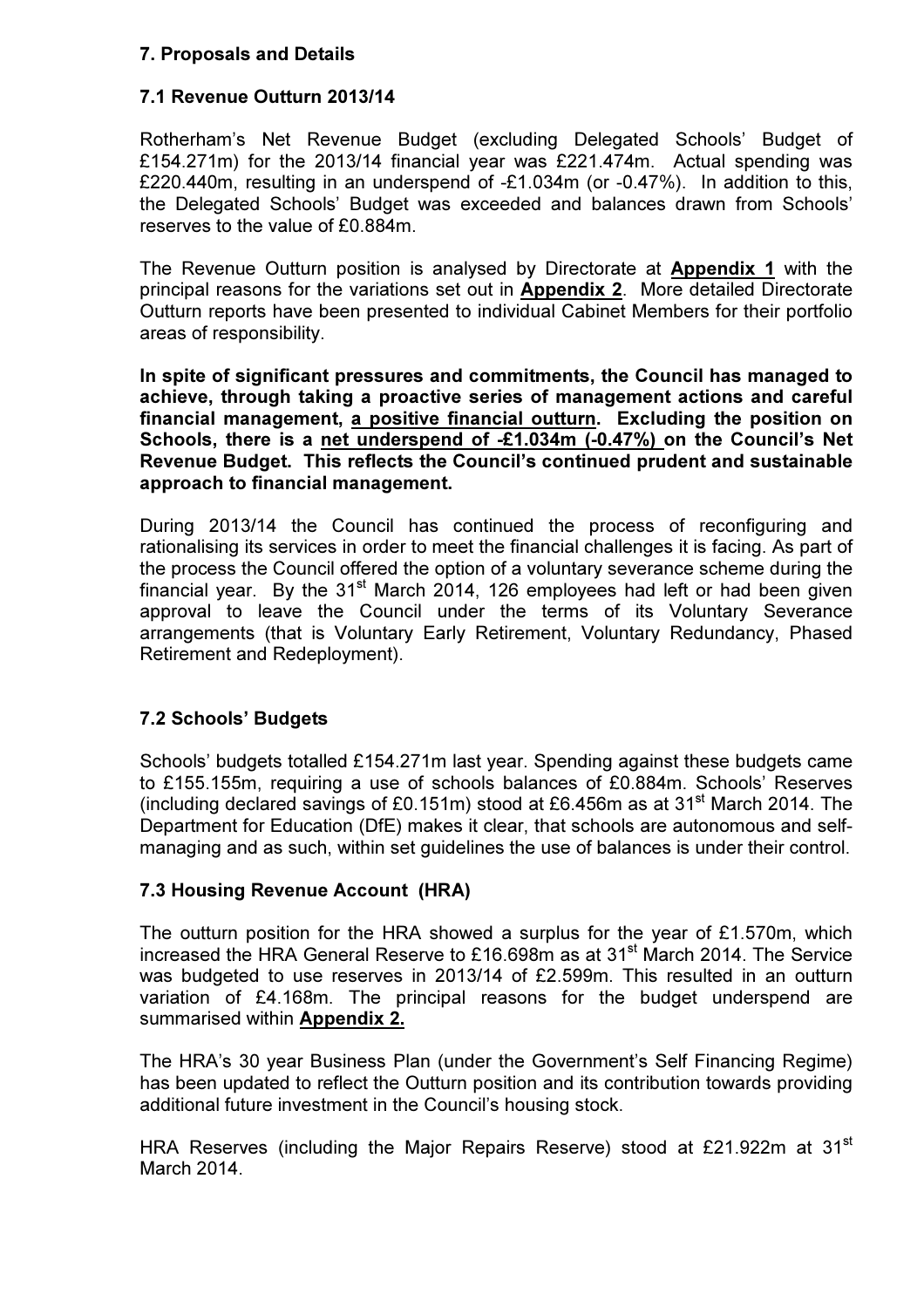# 7.4 Carry Forward of Balances into 2014/15

The following treatment of year end balances is proposed:

### • Trading services

.

The Council's existing practice of carrying forward 100% of surpluses and deficits will continue and these will be taken into account in future year's business plans.

### • One-off or specific project budgets

In cases where there are exceptional items of expenditure e.g. earmarked funding for special projects or developments, an application and supporting case has to be made to SLT to recommend to Cabinet the carry forward of up to 100% of any unspent balance at the end of the financial year if the project remains to be completed.

The outturn position for 2013/14 now reported reflects the position before the approval of the carry forward of trading services and specific balances. Appendix 3 shows the position under each of the above categories and the supporting case for their application to carry forward specific project budgets.

SLT has considered the requests for carry forward and recommends to Cabinet that all requests are approved. These total £0.998m composed of: £0.747m in respect of traded services and £0.251m relating to one-off or exceptional items.

### 7.5 Reserves

### Reserves to Support the General Fund Revenue Budget:

General Fund Reserves are held in order to protect the Council against unforeseen costs and contingencies to mitigate financial risks. In order to ensure that a prudent level of balances is held, the value of balances is risk assessed annually as part of the budget setting process. Reflecting the outturn position and after assuming that the carry forward requests are approved, £10.222m of the General Fund Reserve is available to support future years' budgets. This figure is equivalent to about 4% of the Council's Net Revenue Budget which is in line with the Council's Financial Plan and is deemed to be at a prudent level..

# Earmarked Reserves

.

At the end of the 2013/14 financial year the Council's earmarked reserves stood at £57.031m comprising:

- Schools' Balances of £6.456m;
- HRA Reserves of £21.922m comprising a General Reserve of £16.698m and a Major Repairs Reserve balance of £5.224m ;
- PFI Reserve (£15.162m) to meet future contractual obligations over the life of the Schools and Leisure schemes;
- Commutation Adjustment Reserve (£8.394m) to meet future debt repayment costs;
- Furnished Homes Reserve of £3.186m;
- Culture and Leisure Insurance Reserve (£0.251m) and;
- Other Earmarked Reserves (£1.660m).

Cabinet is asked to note the Council's level of Revenue Reserves at 31 March 2014.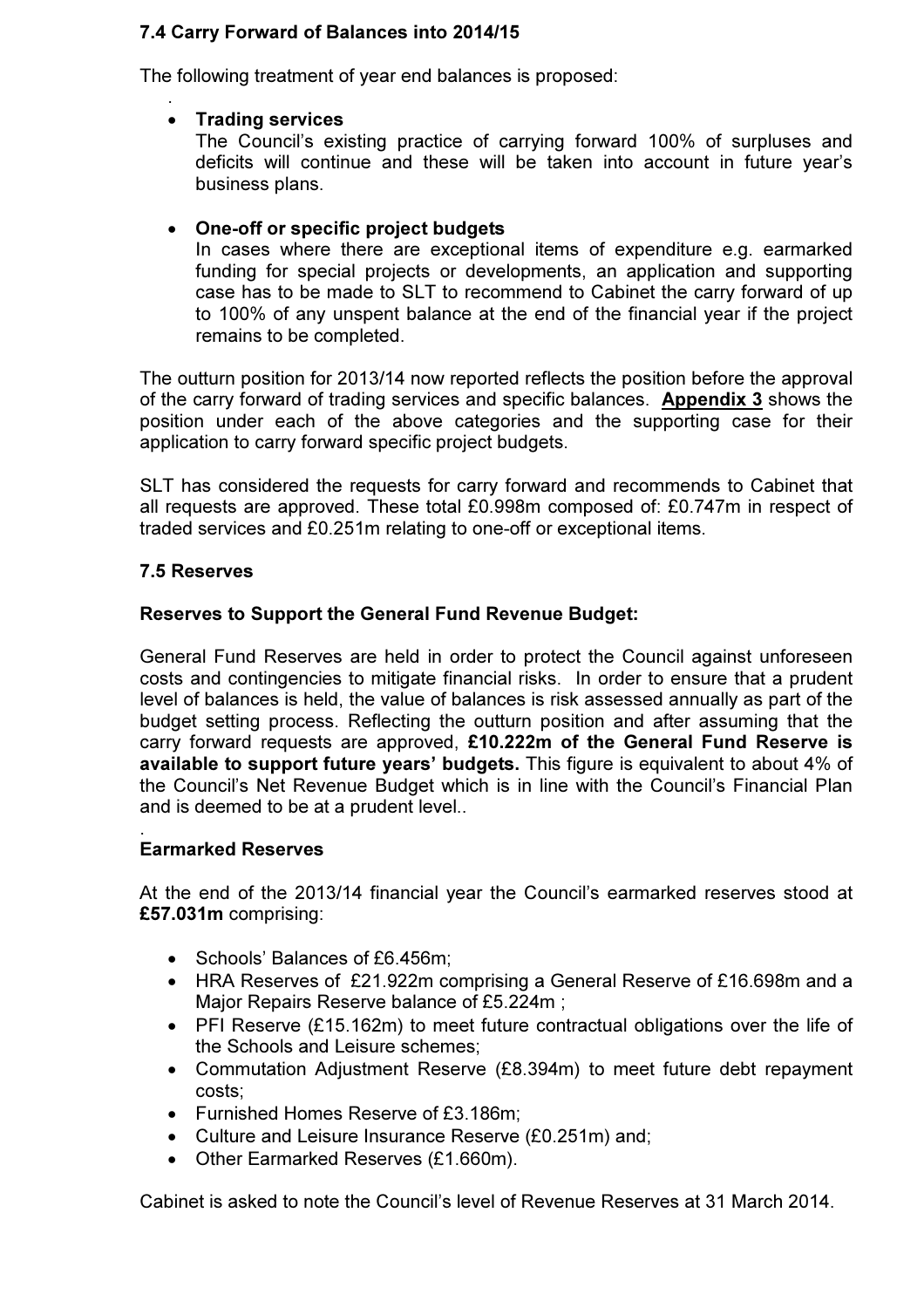# 8. Finance

In total, the Council budgeted to spend £375.745m on its General Fund Revenue Account in 2013/14, (excluding Schools' Budgets the total was £221.474m). The actual spend was £375.595m; an underspend of -£0.150m or -0.04% less than budget. This is made up of the following:

|                                                | $-0.150$ | - 0.04  |
|------------------------------------------------|----------|---------|
|                                                |          |         |
| <b>Schools Delegated Budgets</b>               | $+0.884$ | $+0.57$ |
| General Fund (excl. Schools Delegated Budgets) | - 1.034  | - 0.47  |
|                                                | fm       | %       |

The summarised effect of this outturn position on the Council's Reserves has been set out above in the Reserves section of this report.

### Cabinet is asked to support the following proposed treatment of the nonschools unspent 2013/14 General Fund balance:

| Balance available to support a future year's budget                                       | £0.036m            |
|-------------------------------------------------------------------------------------------|--------------------|
| Carry forward of Traded Services<br>Carry forward requests for specific projects/purposes | £0.747m<br>£0.251m |
| Less:                                                                                     |                    |
| General Fund (Non-Schools) Outturn Balance<br>- transferred to General Fund Reserves      | £1.034m            |

# 9. Risks and Uncertainties

Decisions about the level of resources (including reserves) that are deployed to deliver the Council's priorities involve risk and uncertainty. However, the impact of unforeseen circumstances and adverse variances against budget can be minimised by continuing improvements in financial management, including the more effective management of financial risks.

# 10. Policy and Performance Agenda Implications

Approval with regard to the carry forward requests for Traded Services and for specific projects/purposes should be given as soon as possible so as to give certainty to the final level of approved budget for the current (2014/15) financial year.

# 11. Background Papers and Consultation

Cabinet Reports:

- Revenue Budget and Council Tax for 2013/14,  $6<sup>th</sup>$  March, 2013
- Revenue and Capital Budget Monitoring reports to SLT and Cabinet.

Other Documents

• Statement of Accounts 2012/13 and draft Statement of Accounts 2013/14

Contact Name: Stuart Booth, Director of Financial Services, ext:22034, stuart.booth@rotherham.gov.uk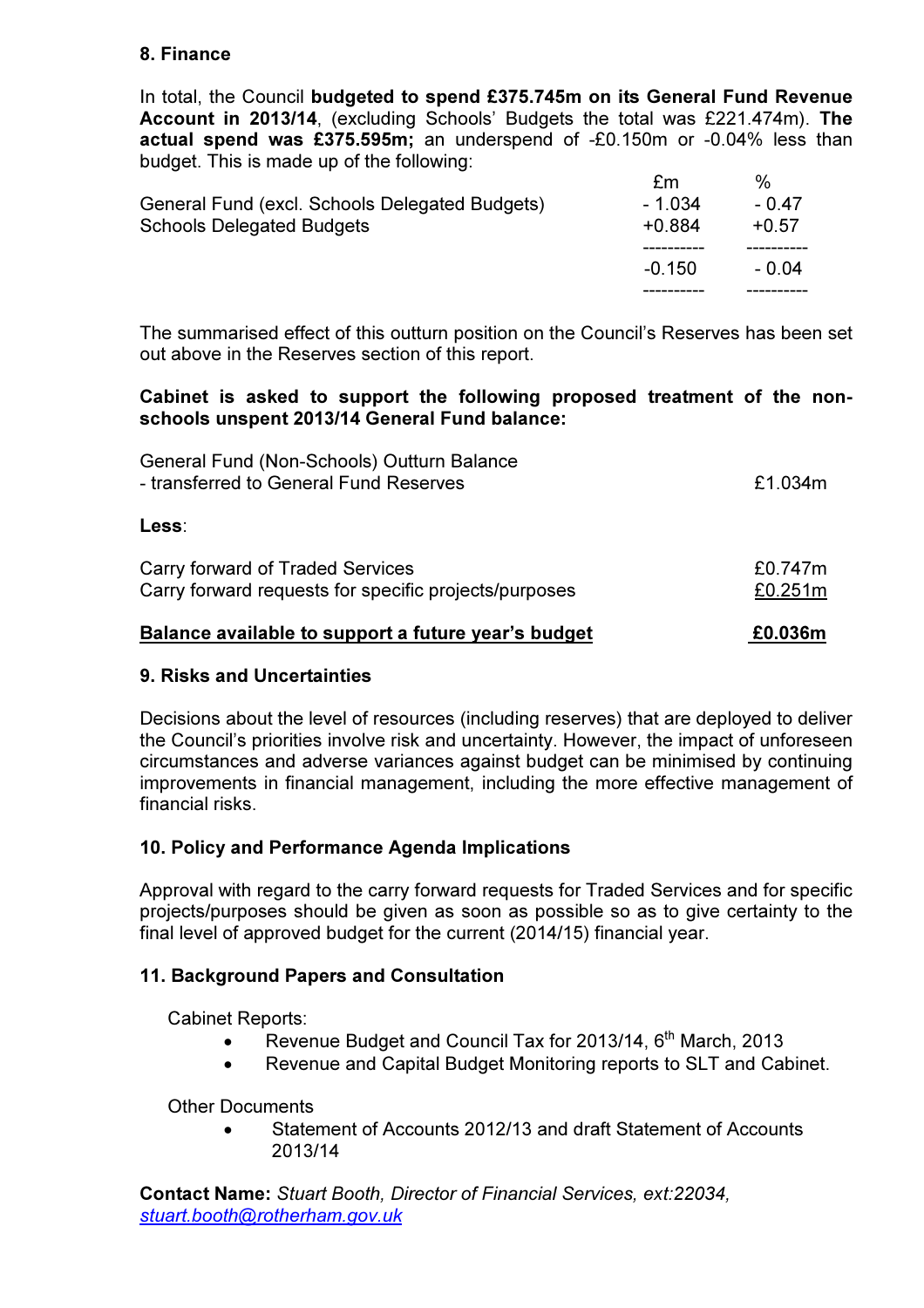# APPENDIX 1 – 2013/14 General Fund Outturn Summary by Directorate

| <b>Directorate</b>            | <b>Budget</b> | <b>Outturn</b> | Surplus (-)  | <b>Trading</b> | Non-           |
|-------------------------------|---------------|----------------|--------------|----------------|----------------|
|                               |               |                | Deficit (+)  |                | <u>Trading</u> |
|                               |               |                |              | £              |                |
| <b>CYPS</b>                   | 46,773,276    | 47,121,009     | $+8,782$     | $-303,623$     | $+312,405$     |
| Schools – Impact of           |               |                | +338,951     |                | +338,951       |
| <b>Academy transfers</b>      |               |                |              |                |                |
| <b>CYPS Total</b>             | 46,773,276    | 47,121,009     | $+347,733$   | $-303,623$     | +651,356       |
|                               |               |                |              |                |                |
| EDS*                          | 47,499,105    | 46,753,588     | $-745,517$   |                | $-745,517$     |
|                               |               |                |              |                |                |
| <b>Adult Social Services*</b> |               |                |              |                |                |
|                               | 77,836,998    | 77,566,123     | $-270,875$   |                | $-270,875$     |
| <b>Neighbourhoods</b>         | 2,460,701     | 2,049,508      | $-411,193$   | $-77,218$      | $-333,975$     |
| <b>NAS Total</b>              | 80,297,699    | 79,615,631     | $-682,068$   | $-77,218$      | $-604,850$     |
|                               |               |                |              |                |                |
| Resources**                   | 14,442,325    | 14,413,062     | $-29,263$    | $-366,214$     | +336,951       |
|                               |               |                |              |                |                |
| <b>Central and Other</b>      | 32,461,595    | 32,536,579     | +74,984      |                | +74,984        |
| <b>Services</b>               |               |                |              |                |                |
|                               |               |                |              |                |                |
| <b>TOTAL (Excl Schools)</b>   | 221,474,000   | 220,439,868    | $-1,034,132$ | $-747,055$     | $-287,077$     |
|                               |               |                |              |                |                |
| <b>Schools' Budgets</b>       | 154,271,416   | 155, 155, 531  | +884,115     |                | +884,115       |
|                               |               |                |              |                |                |
| <b>TOTAL</b>                  | 375,745,416   | 375,595,399    | $-150,017$   | $-747,055$     | +597,038       |

\* Includes matrix-managed services (except ICT)

\*\* Includes ICT – matrix-managed by EDS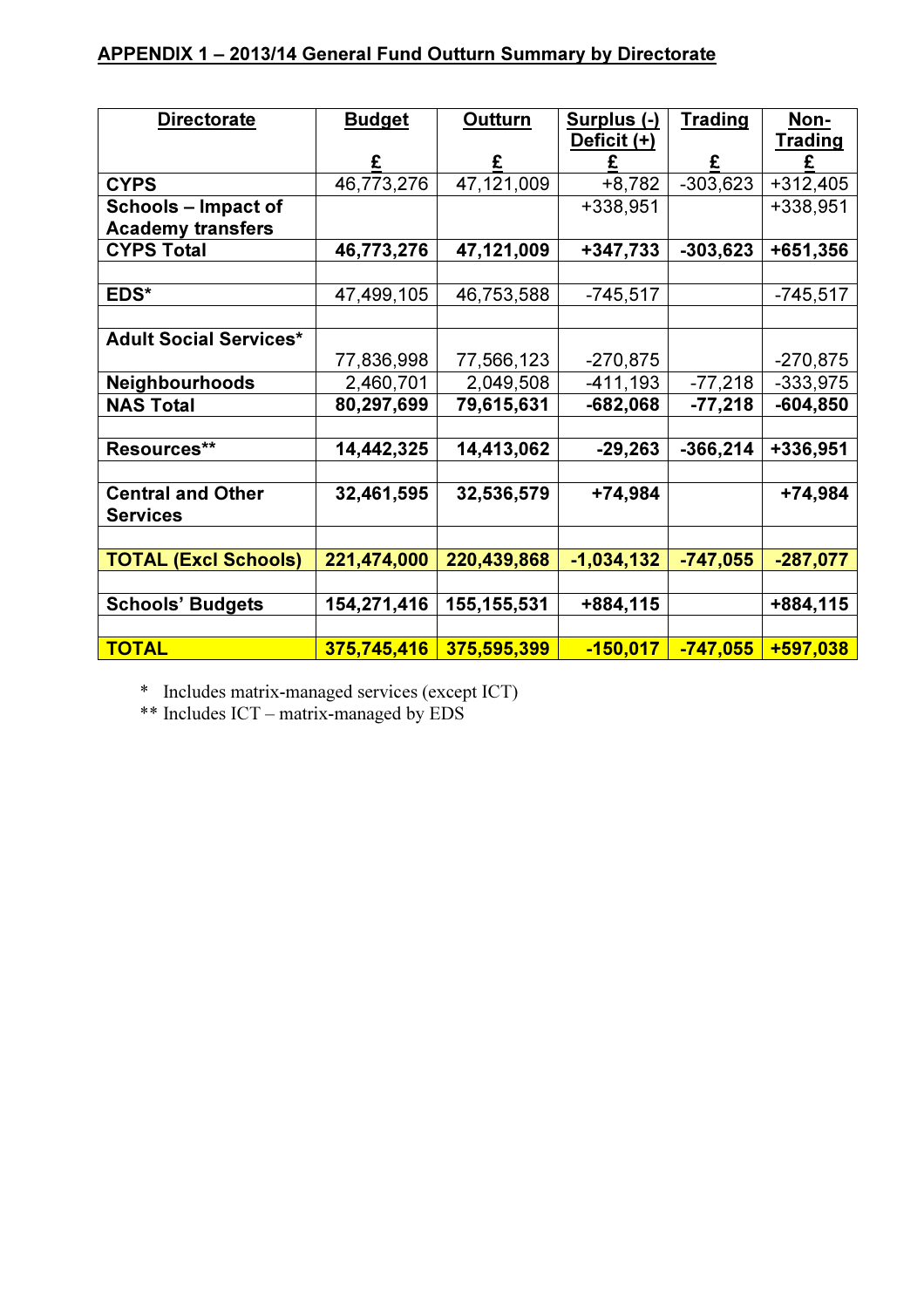# APPENDIX 2 - EXPLANATION OF MAJOR BUDGET VARIATIONS IN 2013/14

### Children & Young People's Services Directorate

The Directorate overspent by £348k before allowing for the carry forward of trading surplus balances. After taking these into consideration the overspend was £651k.

#### Academy Conversions (+£339k)

When a school with a Sponsor has a deficit balance and converts to an Academy the deficits under DfE Regulations must be borne by the Local Authority. Swinton Brookfield Primary's deficit of £38,951 and an estimated deficit for Rawmarsh School, a Sports College, of £300K have therefore contributed an additional cost to the Directorate of £339k in 2013/14.

#### School Effectiveness (-£94K)

This underspend is due to the School Effectiveness Service maximising use of grant income (-£50K) & slight delays in staff recruitment (-£28K). There was also additional income generation at Rockingham Professional Development Centre making (-£9K) over & above the £35K income target & an underspend (-£7K) in the Youth Enterprise team on supplies & services.

#### Special Education Provision (-£129K)

This underspend is partly due to voluntary early retirements & redundancies in the Parent Partnership service (-£10K), the SEN & Admissions Team (-£4K) & the Education Psychology Service (-£40K). There were also underspends on the Complex Needs placements budget due to the re-negotiation of lower placement fees (-£22K) and delays in staff recruitment in the Children in Public Care Team (-£14K), the Learning Support & Autism Communication Team (-£39K).

### Early Years Services (-£479K)

This underspend consists of (-£72K) within central Early Years services & (-£407K) within the Children Centres due to voluntary early retirements & redundancies, maximising the use of grants & a strict moratorium on non-essential spend.

#### Integrated Youth Support Services (-£396K)

This consists of an overspend on the Outdoor Education service due to not achieving the income targets at Crowden (+£18K) & Habershon (+£38K) offset by an underspend on the wider youth service (-£452K) due to voluntary early retirements & redundancies, delays in staff recruitment, maximising use of grants & a moratorium on spend.

#### Safeguarding, Children and Families Service Wide (+£173K)

The main reason for this overspend is legal fees (+£157k) due, largely, to an increase in court fees notified to us in July 2013, agency & advertising costs for the Director of Safeguarding post (+£17K) & inspection consultancy costs (+£38K). This overspend is partially offset by savings due to delays in staff recruitment (-£39K) in Business Support.

#### Child Protection Teams (+£26K)

This overspend is due to confirmation in year of a reduction in the DSG contribution from schools as agreed by Schools Forum (+£49K) partially offset by underspends on supplies in the Safeguarding Unit due to the non-essential spend moratorium (-£5K). In addition, savings on the Advocacy contract within the Children's Rights Team due to delays in staff recruitment (-£18K).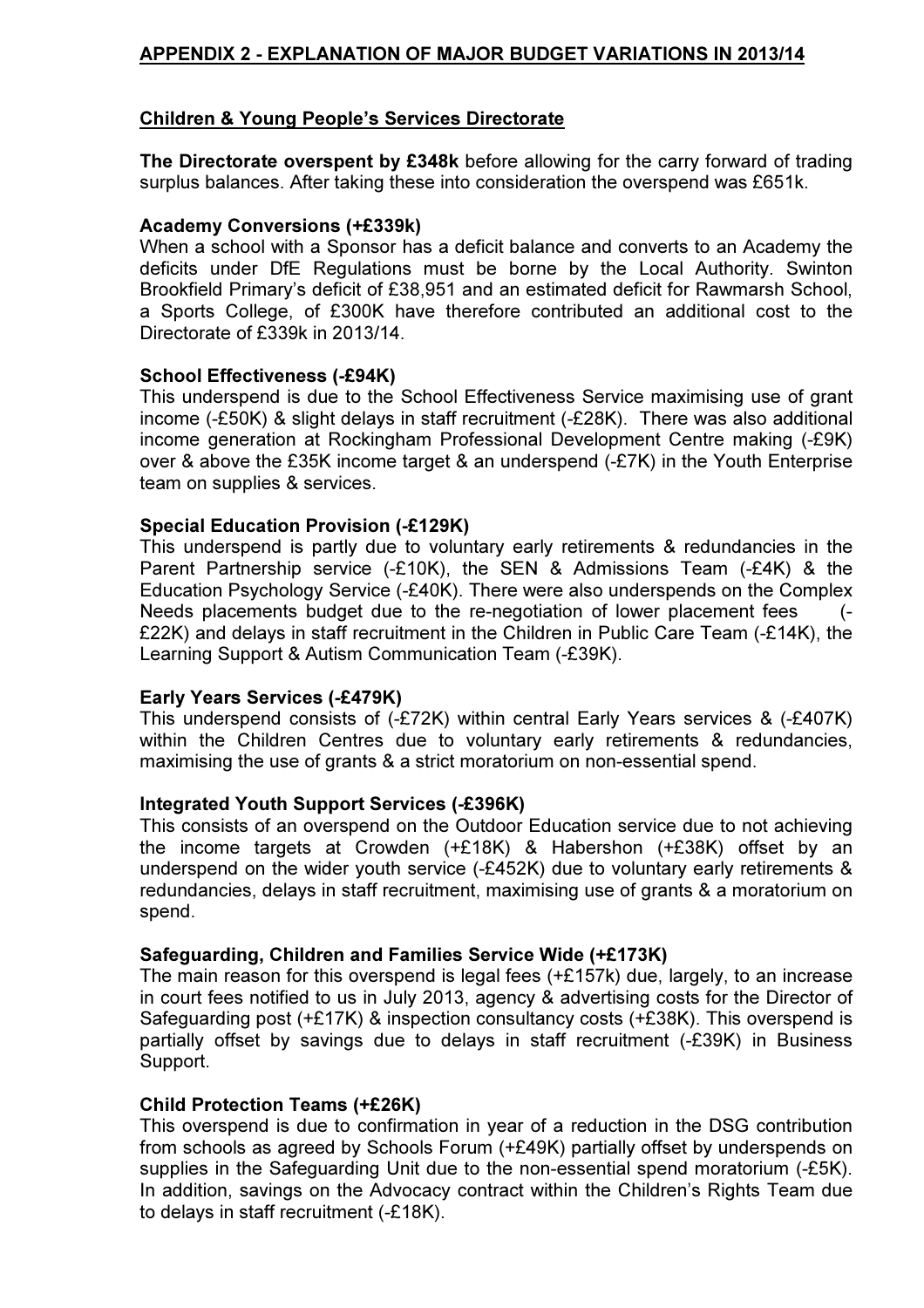# Children in Need Social Work Teams (+£187K)

This overspend is due to Agency staff costs & additional staff appointments within the Children in Need North team & the Borough Wide team (+£138K). Additional tribunal, premises & mileage costs in the Children in Need South team (+£24K). Confirmation in year of a charge for call handling for the Out of Hours Team (+£32K) & the cost of dilapidations for the Greasbrough Centre (+£42K), all partially offset with savings from staff vacancies from the Early Intervention teams (-£49K).

### Looked After Children (+£985K)

The overspend is mainly due to out of authority residential placements (+£1.617m), remand placements (+£187K) and independent fostering placements (+£36K). This overspend is net of a provision for additional Continuing Care income from Rotherham Clinical Care Group (CCG) of £401K which is £193K above the projected income after allowing for professional, expert advice in support of the submission.

These pressures are partially offset by underspends in the Contact Worker Team (- £27K) & LAC Team (-£4K) due to delays in staff recruitment, and in Children's Homes (-£121k) mainly due to not staffing the Silverwood annexe. Fostering Services have underspent (-£313k) on fostering allowances/equipment, and Residence Orders & Families Together placements have underspent due to a lower demand than what was expected at the start of the year. Adoption placements have underspent (-£213k) due to the re-profiling of adoption placements and the impact of this on inter-agency adoption costs & due to maximising the use of grants. Savings have also been achieved through reduced use of transport for LAC (-£86k) & (-£119k) within Leaving Care services on accommodation costs & a reduction in the number of weekly payments required.

### Disability Services (+£79K)

This overspend is mainly due to overtime & agency costs at Cherry Tree & Liberty residential homes due to cover for sickness & vacancies (+£75K), an overspend on direct payments (+£49K) and on the Disability short-breaks contracts (+£5K) offset by savings on delays in recruiting to staff vacancies in both the Disability Team (-£19K) & Outreach Team (-£27K). There is also a slight underspend on the Liberty/Cherry Tree kitchen (-£4K). The overspend on direct payments is due to providing carers to support families with children with extremely complex needs which would otherwise require Out of Authority residential placements, and at a much higher cost.

### Remaining CYPS Services (-£39k)

There is a slight overspend on the Director of Schools & Lifelong Learning (+£1K) due to room bookings offset by a contribution of (-£8K) from the Catering Traded Service and an underspend on Pensions of (-£32K) due to a reduction in payments required.

### Impact of Management Actions

Considerable, concerted proactive management actions to contain, and where possible, reduce the financial pressures faced by the Directorate have continued throughout 2013/14. In total these actions have helped the service avoid £721K of costs that would otherwise have been incurred including; a reduction in client placement costs (£553k) through renegotiating contracts with external providers, the Fostering Framework (-£91K) reductions on standard fostering placements & the Block contract (-77K) savings on Complex fostering placements.

### Environment and Development Services Directorate

The overall service outturn position was -£0.746m below budget. The main variations against budget were: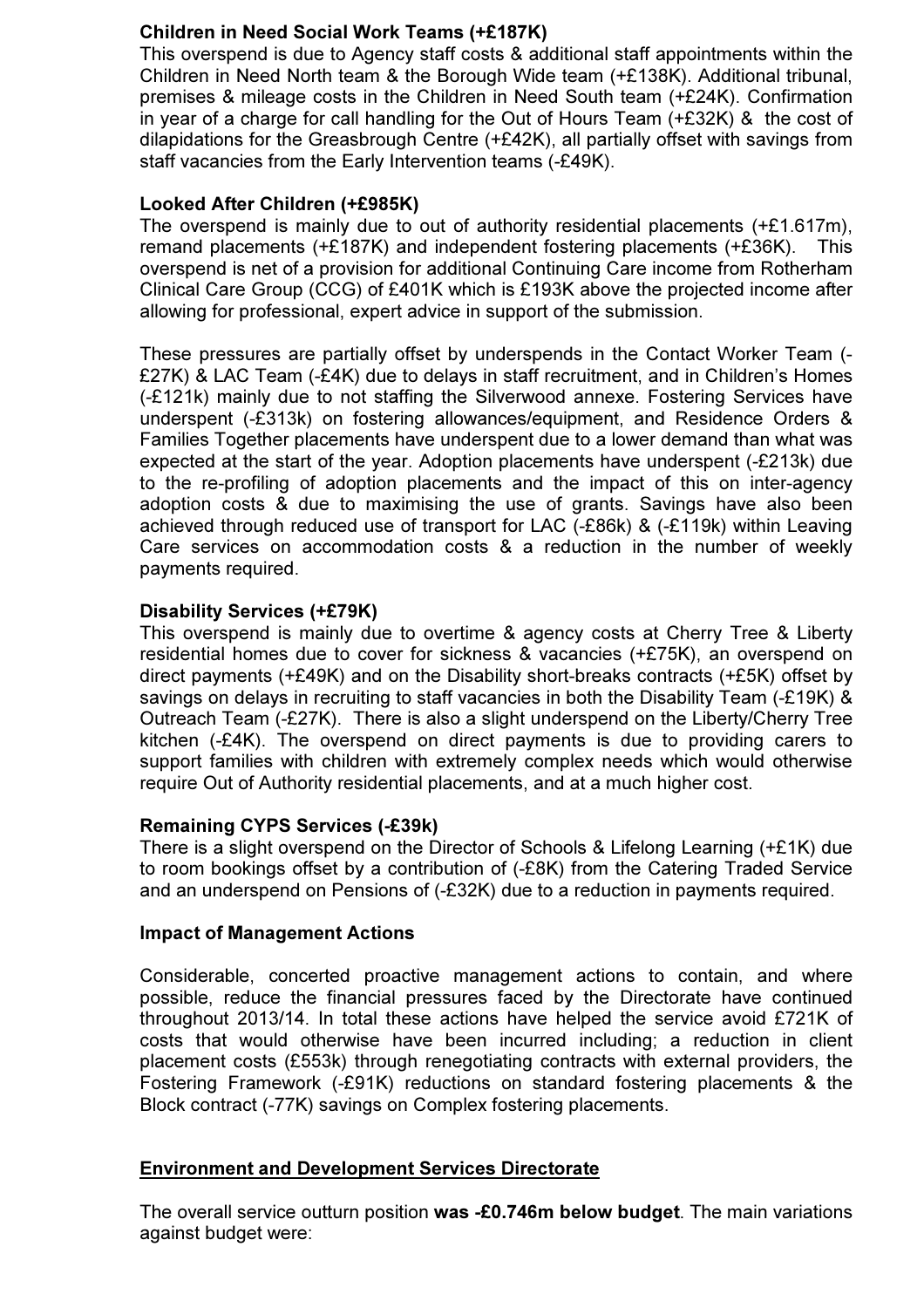### Asset Management, Insurance and Internal Audit (-£242k).

This Department is reporting a number of underspends within Building Cleaning (- £191k) due to reduced expenditure following a review and rationalisation of service overheads and additional income generation through increased contracts with some expanding schools and neighbourhood services, Caretaking (-£67k) due to additional income generation, and the Corporate Environmental Team (-£128k) due to the Carbon Reduction Commitment Scheme costing less than forecast. In addition, further combined savings across the services total (-£154k) which have arisen due to the imposed moratorium on non-essential spend and some additional one-off income being generated.

The above savings have exceeded the overspending areas of the service; Facilities Management (+£232k) due to additional costs of Community buildings and Land & Property Bank pressures, and other combined service-wide pressures which show an overspend of (+£66k) relating to staff costs and income under-recovery.

# Directorate's Business Unit (-£71k)

This underspend is due to effective management of vacancies, the moratorium on non-essential spend and a tightly controlled training programme.

### Communications (-£11k)

Due to the moratorium on non-essential spend and a small amount of additional income generation.

### Regeneration, Planning and Cultural Services (-£136k).

A number of areas have reported underspends totalling -£634k, these include: Business Centres (Managed Workspace) -£169k due to reduced expenditure due to the moratorium on non-essential spend and increased rental income through improved occupancy rates; Markets -£49k due to renegotiated security contracts at lower rates and higher than anticipated occupancy of town centre pitches; Cultural Services - £198k resulting from increased Theatre income and reduced usage of the Book Fund, plus vacating premises earlier than anticipated; Partnerships -£100k, with other smaller savings across the following services(Building Control, Rotherham Economic Regeneration Fund (RERF), Management and Rotherham Investment Development Office (RIDO), collectively contributing a further -£118k underspend, mainly resulting from the moratorium. These combined savings have helped mitigate pressures across the Service, +£180k as Customer Access were not able to fully deliver its savings target; a one-off payment to HMRC for over-recovery of VAT, and a reduced level of income recovery have meant an overspend of +£170k within Land Charges; and a shortfall on planning application fees shows an under recovery of income of +£90k. Other numerous smaller reported overspends total +£58k.

# Streetpride (-£286k)

### Network Management (+£177k).

The key pressures are Parking Services +£196k mainly due to a shortfall on income recovery, and Winter Service +£135k as this budget is insufficient for a reasonable level of salting and gritting activity. Drainage overspent +£20k due to responding to increased service demands. These pressures have been partially mitigated by underspends within Streetworks and Enforcements -£59k, Street Lighting -£50k, Highways Maintenance -£62k, Public Rights of Way -£3k, which are the result of additional income generation and reduced expenditure due to the moratorium.

### Waste Management (-£10k)

Commercial Waste have shown an overspend, +£162k mainly due to a shortfall on income recovery, this has been offset by savings on Waste Disposal -£135k due to renegotiated contracts and a further -£37k on the Waste PFI account from reduced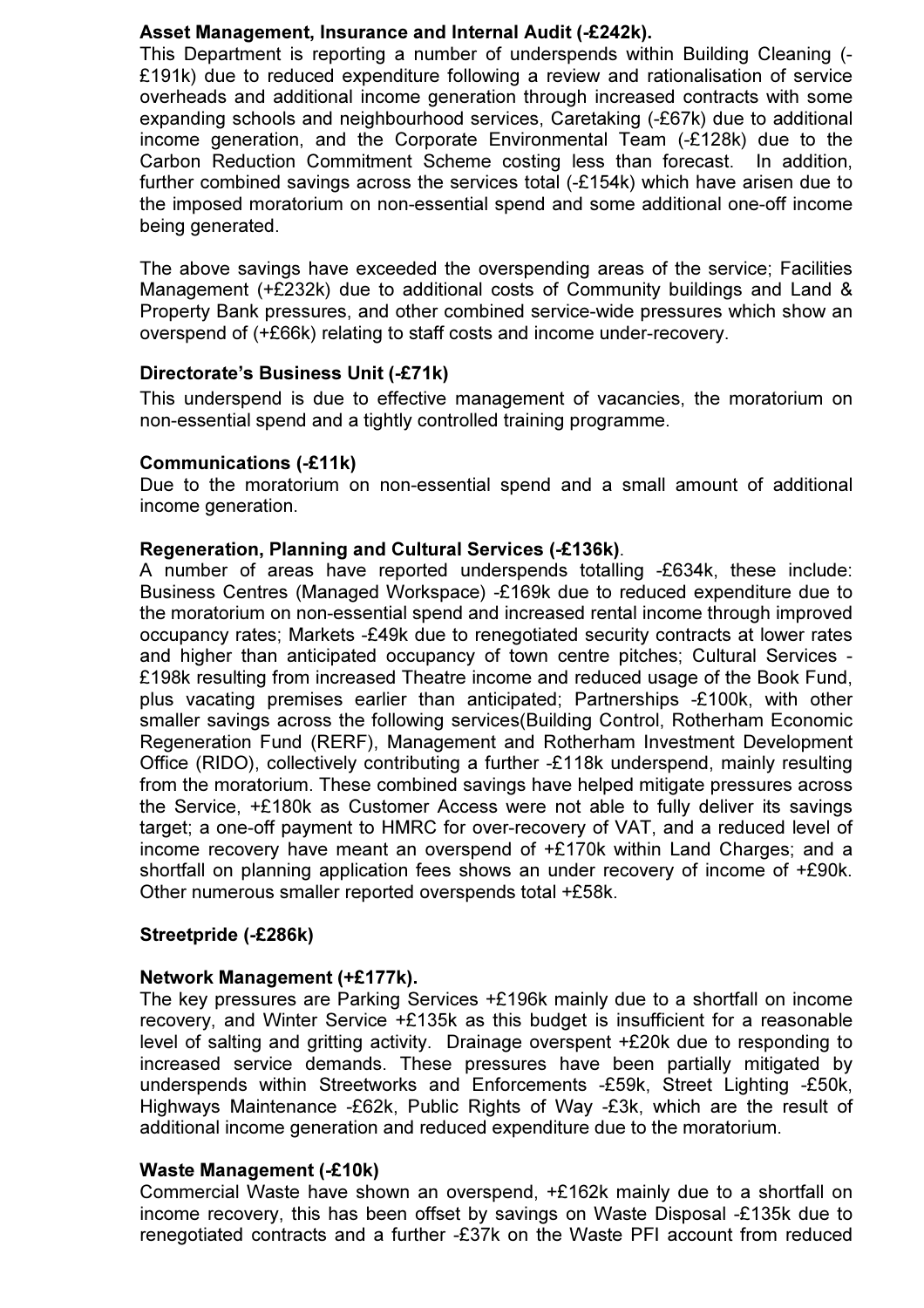external consultancy costs and the later than planned recruitment to a Project Support post.

### Leisure and Community Services (+£180k)

Leisure and Green Spaces have reported an overspend +£100k, predominantly due to a one-off retrospective VAT payment for Country Parks income. Community Services overspent +£80k, mainly due to increased demand on cleansing services for fly tipping, weed-killing, and increased works around bungalow sites have caused further financial pressure on grounds maintenance.

#### The Corporate Transport Unit and associated services (-£320k)

The underspend is mainly due to revised transport requirements commissioned by the Home to School Transport service. There has also been an additional benefit from the change in the charging for operator licences.

Further underspends are shown against Streetpride's Corporate Accounts -£173k and Stores and Depots -£111k due to the moratorium on non-essential spend, and Transportation have reported an underspend of -£29k mainly due to increased income from external grants.

### Neighbourhoods and Adult Services Directorate

#### Adult Services

Adult Services outturn delivered an underspend of -£0.033m against budget. The key variations within each service area can be summarised as follows:

#### Adults General (-£140k)

Mainly due to restricting spend to essential items only throughout the year, managed savings on training budgets plus additional grant funding for HIV support.

#### Older People's Services (+£298k)

The main overspends were a recurrent budget pressure on Direct Payments (+£757k), delays in implementing a budget savings target in In-House Residential Care due to the extended consultation period (+£126k), an overspend on independent residential and nursing care (+£812k) due to the budget savings target for additional Continuing Health Care (CHC) income not being achieved plus an increase in demand for domiciliary care (additional 58 clients) particularly during final quarter of 2013/14 (+£975k).

These budget pressures were significantly reduced by: additional Winter Pressures funding received in last quarter (-£220k); vacancies due to service reviews and increased staff turnover within Assessment & Care Management and Social Work Teams (-£654k); the impact of restricting spend to essential items only throughout the year within Day Care services (-£130k); delays to developing services for Dementia clients (-£309k) and carers breaks (-£196k); additional funding from health to support hospital discharges (-£500k); and revenue savings due to delays in the replacement programme for Community Alarms and funding through capital resources (-£363k).

#### Learning Disability Services (+£132k)

Due to an overspend on SYHA residential and nursing care contracts (+£95k), increase in care packages and reduction in CHC income in supported living schemes (+£64k), increase in demand and unachieved budget saving in Domiciliary Care (+£85k) and high cost placements in independent day care (+£66k). There were also recurrent pressures on Day Care transport including an under-recovery of income from charges and new high cost placements during the year (+£110k).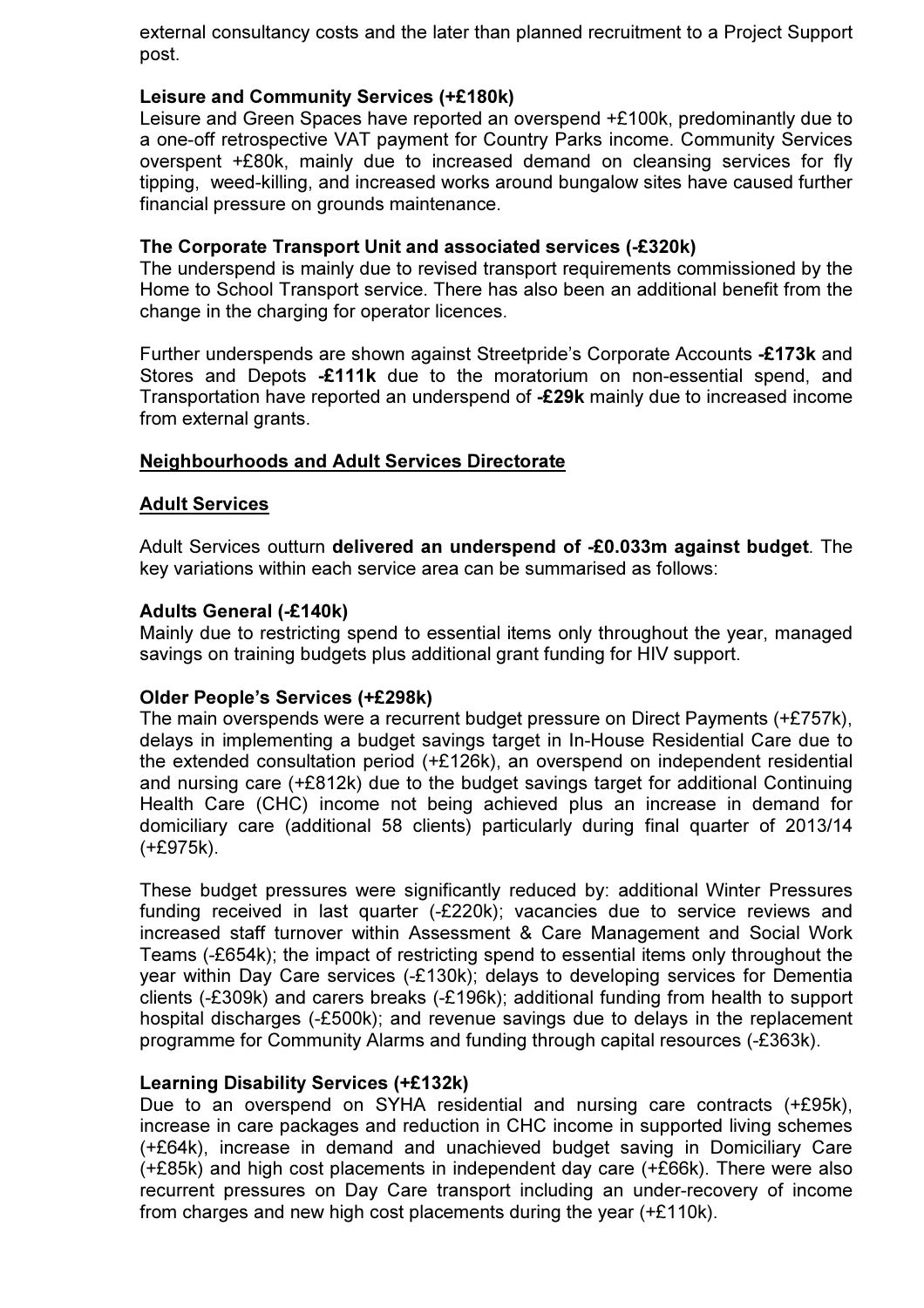These pressures were reduced by underspends in independent sector residential care budgets as a result of a review of all high cost placements (-£169k) plus efficiency savings on a number of independent and voluntary sector contracts (-£65k) and reduced care packages within Community Support services (-£54k).

#### Mental Health Services (-£446k)

Savings on Community Support Services (-£184k) as clients moved to a direct payment plus additional funding from public health to meet public health outcomes in respect of alcohol and substance misuse (-£262k).

#### Physical and Sensory Disabilities (+£383k)

A recurrent budget pressure and increase in demand for Direct Payments (+10 clients) resulted in an overspend (+£776k), plus additional demand for independent Domiciliary Care (+£152k). These pressures were reduced by a planned delay in developing specialist alternatives to residential and respite care provision (-£321k), efficiency savings on contracts with providers for day care, advocacy and Community support services (-£163k), equipment and minor adaptations (-£9k) and staff vacancies and non-pay budgets (-£52k).

#### Adults Safeguarding (-£148k)

Mainly due to additional Public Health funding to support Domestic Violence, plus higher than expected staff turnover.

#### Supporting People services (-£112k)

Due to additional savings relating to a reduction in actual activity on a number of subsidy contracts.

#### Neighbourhoods

The net outturn for Neighbourhood services shows an **underspend of -£0.411m** before the carryforward of traded services balances and -£0.334m after taking traded service balances into account. The key variations can be summarised as follows:

#### Safer Neighbourhoods (-£95k)

As a result of vacant posts, the impact of restricting spend to essential items only throughout the year, and some one-off grant funding that was used to partially fund expenditure within the Community Protection Team.

#### Business Regulation services (-£89k)

Food Safety, Health and Safety, Animal Health, Trading Standards, Licensing and Bereavement Services underspent mainly due to staff turnover greater than forecast plus delays in planned repairs. A request for £10k to complete this work has been requested for carry forward.

#### Housing and Communities services (-£94k)

This included an underspend as a result of Members Allocations not being fully spent in the year within the Community Leadership Fund. A request for Cabinet to support carry-forward of £19,232 was submitted on  $24<sup>th</sup>$  February to Cabinet Member for Community Cohesion (Ref minute number 48). Further savings within this service were made due to tight controls on supplies and services within Area Assemblies due to restricting spend to essential items only throughout the year.

#### Strategic Housing and Investment services (+£19k)

Mainly due to staff cost pressures and a small shortfall on income.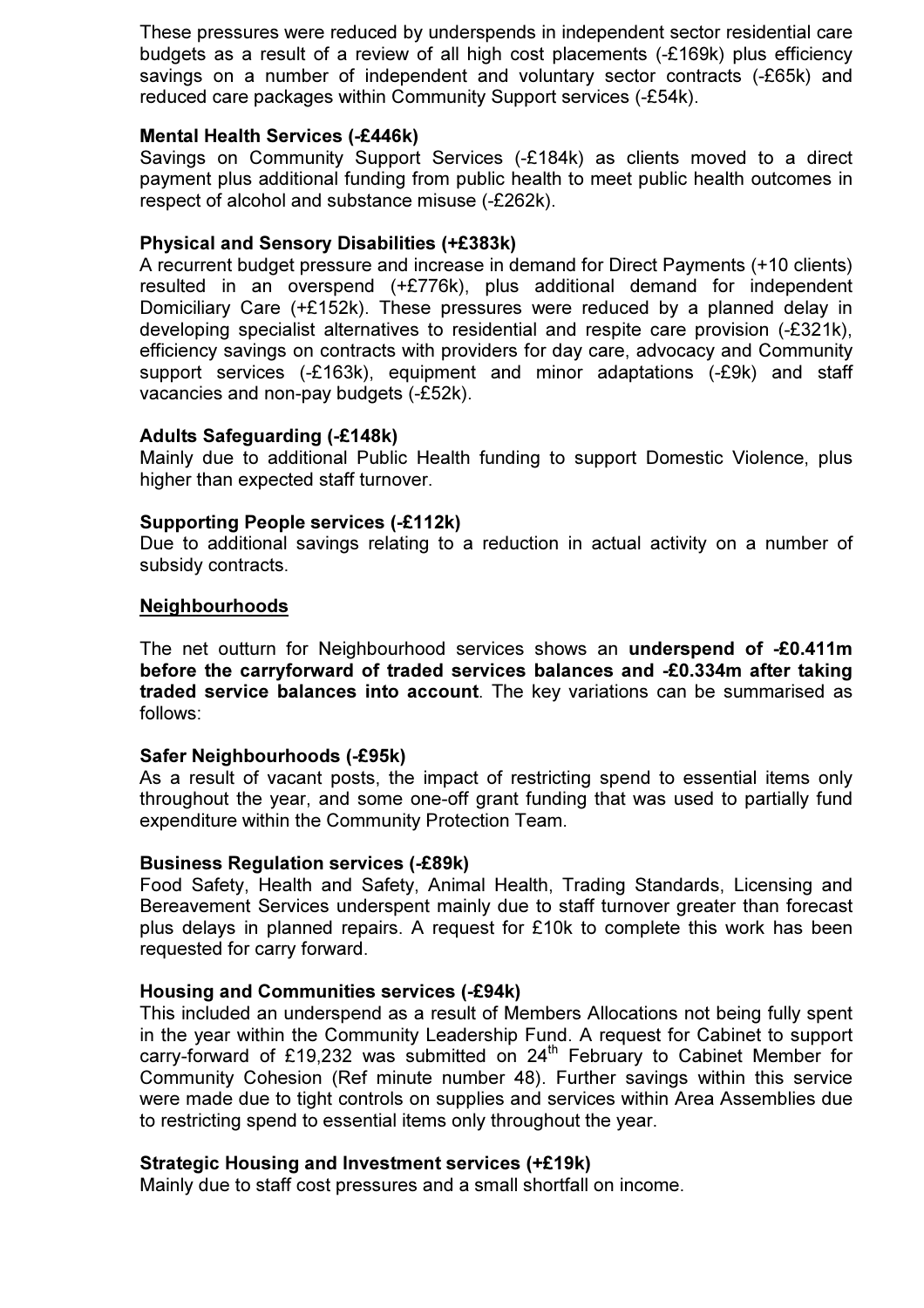# The Housing Options service (-£145k)

Within this the Dispersed Units Trading Account generated a surplus of £77,218 and this report includes a proposal to carry forward this trading surplus. Additional income was also generated from fees within the Adaptations Service.

# Central Neighbourhood services (-£7k)

Due to savings made on supplies and services budgets as a result of restricting spend to essential items only throughout the year.

### Public Health

Public Health services were transferred from health to Local authorities on 1 April 2013. The service is funded by a ring fenced specific grant from the Department of Health, which for Rotherham was £13.790m for 2013/14.The final outturn position was an underspend of £585k which has been transferred to reserves to meet additional commitments by the service in 2014/15.

### Housing Revenue Account (HRA)

The Housing Revenue Account budgeted to make a contribution from reserves of £2.599m. Actual contribution to reserves was £1.570m; £4.168m above budget.

The principal reasons for the £4.168m variation from budget were:

- Underspend on repairs (-£857k) due to rebasing of contracts and shared savings agreed with contractors plus under-utilisation of the bad weather contingency and contractual risks budget
- Review of staffing structures, including vacancies, and restricting spend to essential items only throughout the year plus a review of Service Level Agreements (-£1.276m)
- Reduction in the cost of capital due to lower interest rates (-£290k)
- Revaluation and impairment of Fixed Assets (-£466k)
- Additional income from charges for services and facilities (-£831k) in respect of Furnished Homes, District Heating and an increase in Right to Buy sales
- Additional rent income (-£366k)
- Other fees and charges income (-£82k) from tenants contents insurance, sales of second hand furniture and recovery of court costs.

#### **Resources**

The overall service outturn position was a -£29k underspend before the carryforward of traded services surpluses and +£0.337m above budget when these are taken into account. The main variations against budget were:

### ICT Services (+£748k)

This overspend is due to a loss of income on the Rotherham Grid for Learning (RGfL) contract with schools (+£305k) as a result of contract renegotiations, and a £443k income under-recovery as a result of the moratorium on non-essential ICT spend by internal Directorates and departments.

### HR & Payroll and Legal Services (-£281k)

Due to additional income generation and reduced staff costs. Of the -£281k underspend, £30k is being requested for carry-forward for new additional licence costs to be incurred in 2014/15 to meet Ofsted recommendations.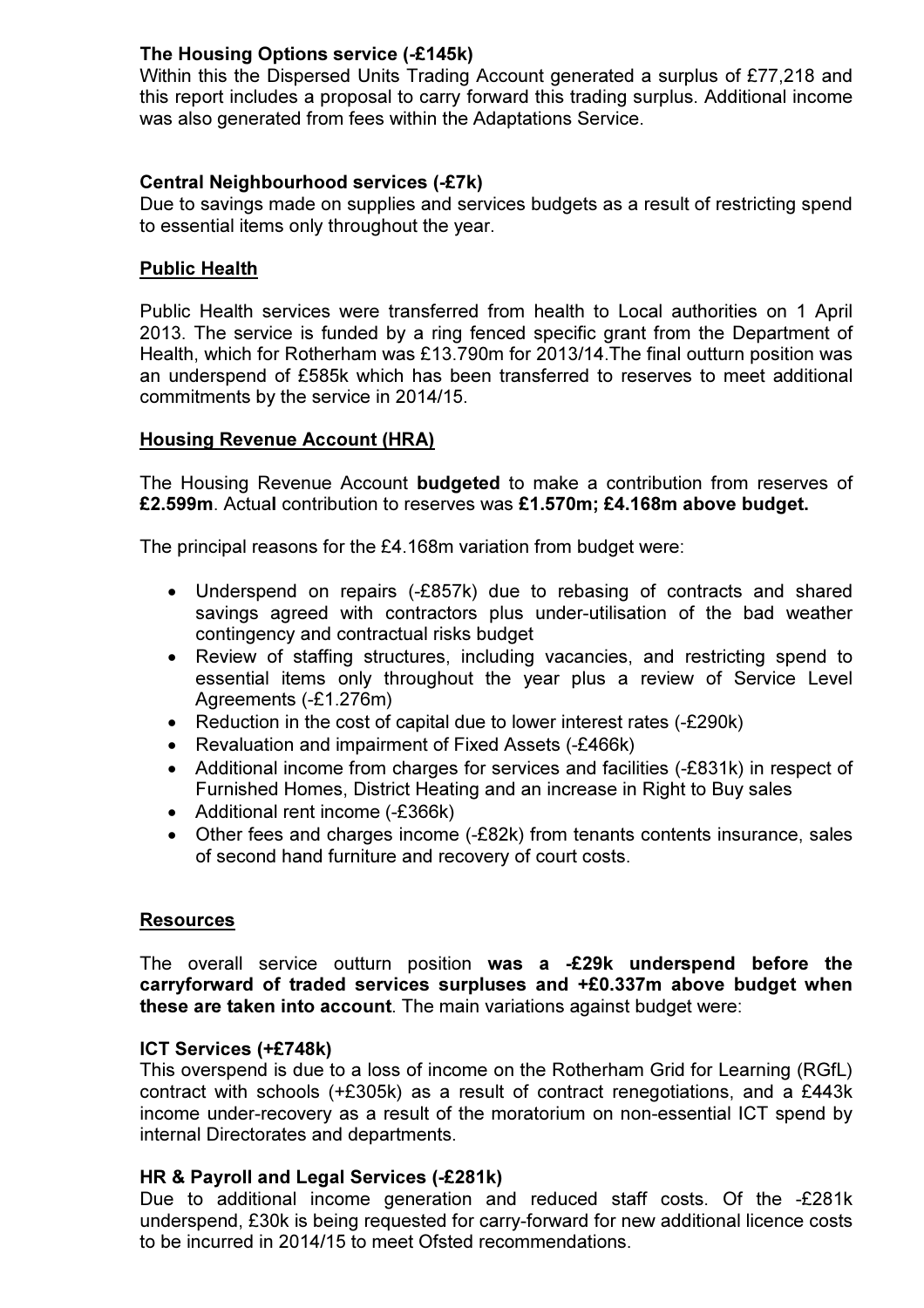### Financial Services (-£374k)

This includes a net surplus (-£366k) on schools traded services which will be carried forward into 2014/15. (See Appendix 3). The balance (-£8k) is due to savings through the moratorium on non-essential spend.

### Revenues and Benefits Service (-£38k)

Due to reduced staff costs, additional income and the moratorium on non-essential spend.

#### Resources Management (-£84k)

Due to reduced staff costs, below budget pension costs and the impact of the moratorium on non-essential spend.

### Central and Other Services

Overall these services slightly overspent (+£75k). This overspend consists of a number of over and under spends:

- Incomplete delivery of the budgeted 2013/14 Commissioning Savings Target (+£391k).
- Non-delivery of the savings target in respect of renegotiating Staff Terms and Conditions. Options for progressing this saving were considered and rejected by the Unions during the year (+£300k).

The above pressures were mitigated through use of the Council's Contingency budget (-£600); and other minor savings (-£16k).

The Council's Outturn position also reflects inclusion of a provision for the level of business rates income likely to be affected by rating appeals. The provision for this has been increased following timely and better information being made available from the Government's Valuation Office Agency and recent clarification from DCLG and CIPFA on how appeals should be determined for the purpose of completing the end of year, NNDR 3 return. The capital financing savings reported to Cabinet during 2013/14 in respect of refinancing of capital spend originally funded by prudential borrowing mitigate the need for this accounting provision.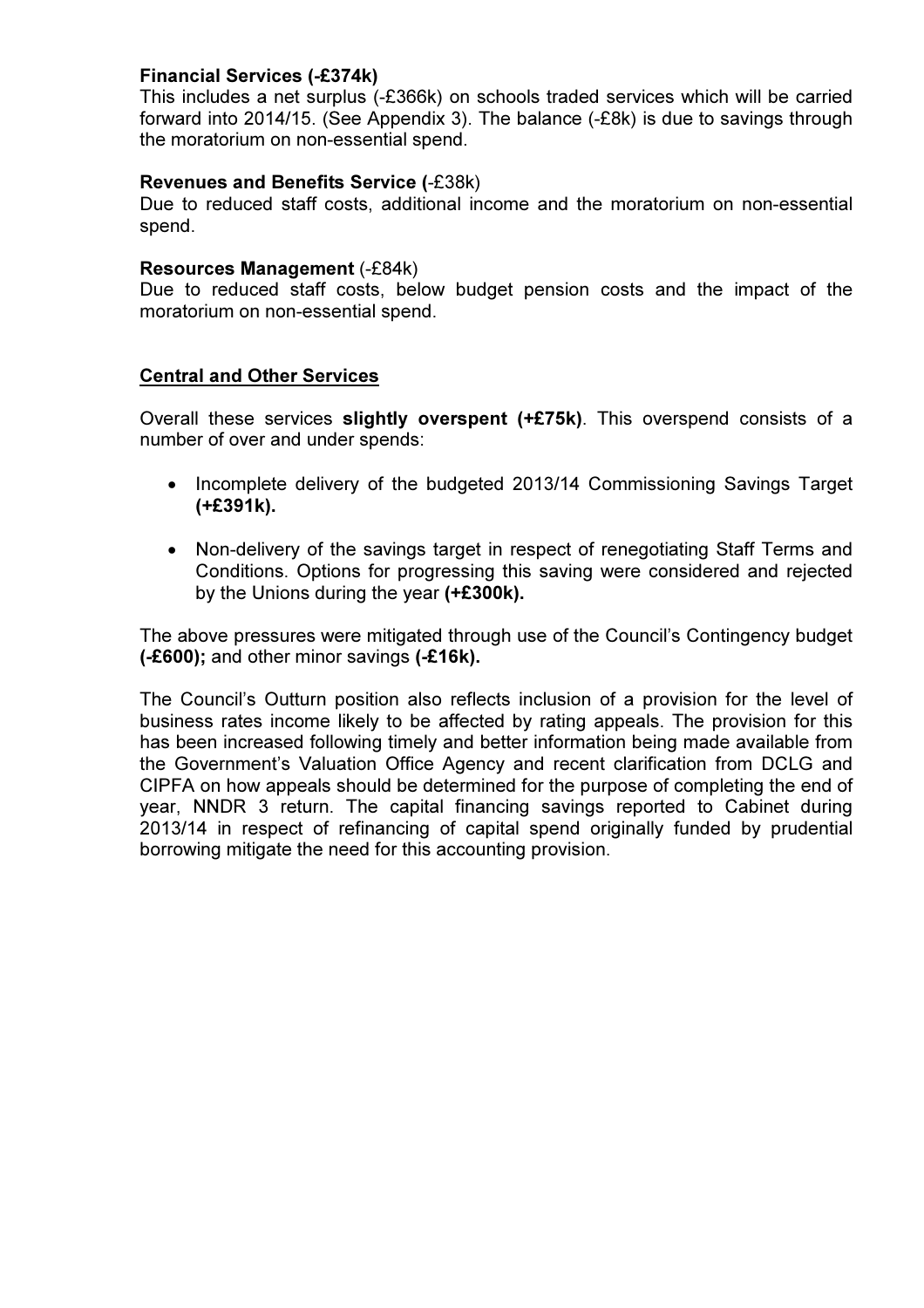# APPENDIX 3 - CARRY FORWARD OF 2013/14 REVENUE BUDGET UNDERSPENDS

### Carry Forward of Traded Balances (£747,055)

In accordance with the 9<sup>th</sup> April 2008 Cabinet decision to carry forward 100% of traded services surplus and deficits and be included in future years' business plans, the following trading service balances will be carried forward in to 2014/15 financial year.

# C&YPS

- £210,778 Schools Catering Service (Trading surplus). The service will be using this surplus to meet service savings targets agreed when setting the 2014/15 budget.
- £92,845 Schools Music Service. The Authority has secured £1.4m in funding in respect of the Rotherham Music Hub from the Arts Council of England over a 3 year period with the funding reducing over that 3 year period. It is requested that, as in 2012/13, the surplus funds from operations in 2013/14, be carried forward into 2014/15 to partially offset the fall in government funding in future years.

### **NAS**

• £77,218 This is the trading surplus on the Dispersed and Furnished Units service which provides emergency overnight accommodation. Income from the weekly charge from occupied units is used to contribute to replace fixtures, furniture and furnishings within the temporary units for the homeless and is ring-fenced to the service area. Due to the nature of what the properties are used for it is difficult to estimate the occupancy, thus the income levels that may be generated throughout the year are reinvested into the upkeep of the properties and to cover operational costs, any reserve that is generated at year end is used the following year to maintain property standards and to supplement any short fall in income due to under occupancy of the units in year. This service sits alongside the furnished accommodation scheme to help support the establishment of vulnerable tenancies.

### Financial Services

- £284,200 This surplus relates to the Schools' Staff Sickness Insurance Scheme which provides financial compensation to schools which need to employ additional staff to cover their own staff's absence.
- £82,014 This surplus is for Schools' Finance Traded Service which provides financial management and professional support and advice to Head Teachers and Governing Bodies in managing their financial resources